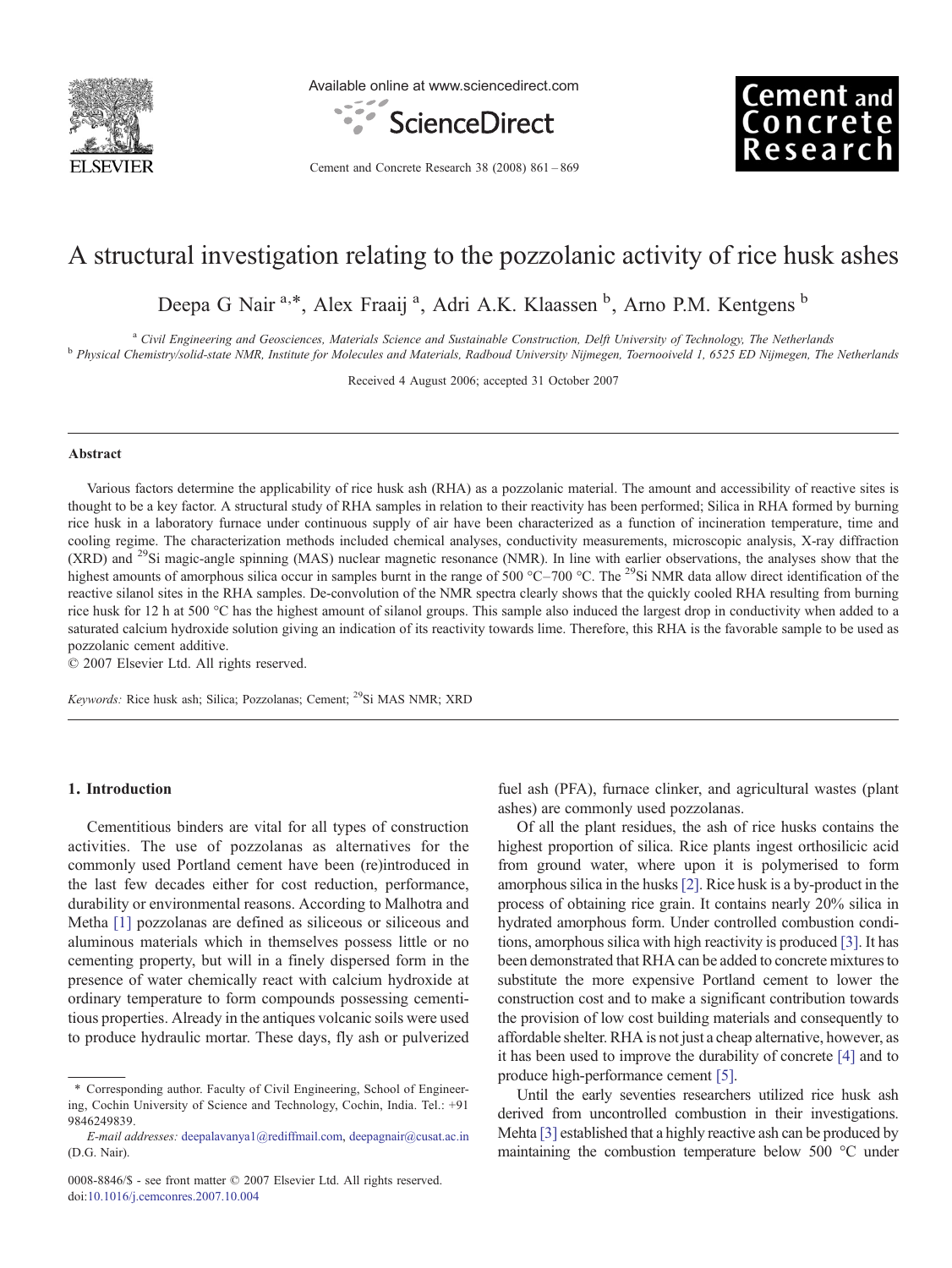oxidising conditions for relatively prolonged period or up to 680 °C provided the high temperature exposure was less than one minute. Prolonged heating above this temperature may cause the material to convert (at least in part) to crystalline silica; first to cristobalite and then tridymite. Chopra et al. have reported that for incineration temperatures up to 700 °C the silica was predominantly in amorphous form and that the crystals present in the ashes grew with time of burning [\[6\].](#page-8-0) Other investigators also concluded that the combustion environment affects specific surface area, so that time, temperature and environment must be considered in the pyroprocessing of rice husks to produce ash of maximum reactivity [\[7,8\].](#page-8-0) According to Hamad et al [\[9\]](#page-8-0) ash prepared at a temperature of about 500 to 600 °C consists of amorphous silica. Cristobalite was detected at 800 °C and after burning at 1150 °C both cristobalite and tridymite were present. However, some reports cited by Nehdi et al [\[8\]](#page-8-0) state that silica in RHA can remain in amorphous form at combustion temperatures of up to 900 °C if the combustion time is less than one hour, whereas crystalline silica is produced at 1000 °C with combustion time greater than 5 min. Other reports claim that crystallisation of silica can take place at temperatures as low as 600 °C, 500 °C, or even at 350 °C with 15 h of exposure [\[10\]](#page-8-0).

James and Rao preformed a systematic study of RHA processing and its reactivity. They indicated that isothermal heating at a minimum of 402  $\rm{^{\circ}C}$  (675 K) is required for complete destruction of organic matter from rice husk and to liberate silica [\[11\]](#page-8-0). On combustion, the cellulose-lignin matrix burns away, leaving a porous silica skeleton; this can be ground to a fine powder with high surface area. In a separate paper James and Rao [\[12\]](#page-8-0) studied the ability of RHA to combine with lime as a function of the temperature, ranging from 400 °C to 900 °C, at which the rice husk was burnt. They showed that silica and lime react to form a calcium-silicate hydrate (C–S–H) gel and defined a socalled reactivity index by comparing the reactivity of RHA to that of a reference silica aerogel. It was found that combustion at 500 °C produced the most reactive silica. James and Rao conclude that the reaction to form C–S–H gel is "surface assisted" so that the specific surface area is an important parameter. In a more recent study by Yu et al.[\[13\]](#page-8-0) it was concluded that C–S–H gel is formed by a dissolution-precipitation process where the silica in RHA is quickly dissolved in the high pH  $Ca(OH)_2$  solution and subsequently  $Ca<sub>1.5</sub>SiO<sub>3.5</sub> xH<sub>2</sub>O$  precipitates. The dissolution of silica is strongly influenced by their surface structure where the charge of the surface plays an important role depending on the binding or release of protons at Si–OH surface groups [\[14\].](#page-8-0)

So to produce a highly pozzolanic RHA it has to contain the maximum amount of amorphous silica with a high surface area and the presence of many silanol groups. A decrease in surface area can be attributed to crystalline growth and pore opening. While X-ray diffraction can be used to study the crystalline fractions of the material it is not well suited to study the amorphous phase. 29Si solid-state NMR probes the local structure of a silicon atom and does not rely on long-range order in the samples and is therefore a powerful technique to characterize amorphous silica. In silica, <sup>29</sup>Si chemical shifts depend on the degree of condensation of the SiO4 tetrahedra in the material. Assignment of the spectra of silicates is done on the basis of the second coordination sphere of silicon [\[15\]](#page-8-0) using the  $Q<sup>n</sup>$  nomenclature. Here 'n' designates the

number of siloxane bonds a certain silicon atom is participating in. Through these siloxane bonds a silicon atom can be bonded to a maximum of four other silicon nuclei. As each of the  $O<sup>n</sup>$  species have a distinctive chemical shift, <sup>29</sup>Si NMR can give information about the degree of condensation of a silica network. Within each Q species the exact chemical shift value depends on the Si–O–Si bond angles. This also allows one to get insight in the crystallinity of the materials. Crystalline samples are characterized by welldefined bond angles which are reflected in narrow NMR resonances, whereas amorphous samples are characterized by distributions in bond angles in general leading to broad Gaussian line shapes [\[16,17\].](#page-8-0) Although the use of  $^{29}Si$  solid-state NMR in the study of silicates and zeolites is widespread, its use in the study of pozzolanas and specifically RHA has been rather limited. Hamdan et al. [\[18\]](#page-8-0) used NMR to study rice husk silica as base material for the synthesis of zeolites. Their results show that samples burnt above 700 °C are mostly crystalline showing  $Q<sup>4</sup>$  resonances of crystobalite and trydimite. On burning rice husk at 700 °C the ashes consist of highly condensed amorphous silica showing a broad  $Q<sup>4</sup>$ resonance, without any observable silanol groups. Abreu et al. [\[19\]](#page-8-0) investigated the structure and hydration kinetics of an ash obtained by burning rice husk in a fluidized bed furnace at temperatures up to 890 °C. The NMR spectrum showed the presence of  $Q^3$  and  $Q^2$ sites in the amorphous fraction of the sample as well as a small amount of crystalline material assigned to cristobalite.

With the long term goal to formulate criteria for burning rice husks in the field to generate cheap but high-grade building materials, this paper focuses on the structure of rice husk ashes resulting from a variation in combustion conditions. The factors investigated are combustion temperature, duration of combustion and the cooling regime. These parameters are discussed in view of the formation of amorphous silica for getting the most reactive pozzolana from rice husk under controlled conditions in the laboratory. RHAs are characterized by X-ray diffraction  $(XRD)$ , <sup>29</sup>Si magic-angle spinning  $(MAS)$  nuclear magnetic resonance (NMR), chemical analyses, conductivity measurements and microscopic analysis.

# 2. Experimental methods

#### 2.1. Rice husk ash sample preparation

Rice husk samples were collected from Alleppey district of Kerala (India). Ash samples were prepared by burning 50 g of rice husk in a laboratory oven under the continued supply of air for different durations of burning (15 min to 24 h). An initial duration of two hours pre-heating was maintained in all the cases to attain the desired temperature. Two ash samples were collected in each case. One sample was taken out of the oven immediately after completion of the burning process [so called "quick cooling" (Q)]. The second sample was collected after allowing the sample to cool naturally inside the oven [so called "Slow cooling" (S)]. Testing conditions were:

- 1. temperature variation (500 °C, 700 °C, 900 °C)
- 2. duration of burning (15 min, 6 h, 12 h, 24 h)
- 3. nature of cooling (Quick cooling, Slow cooling)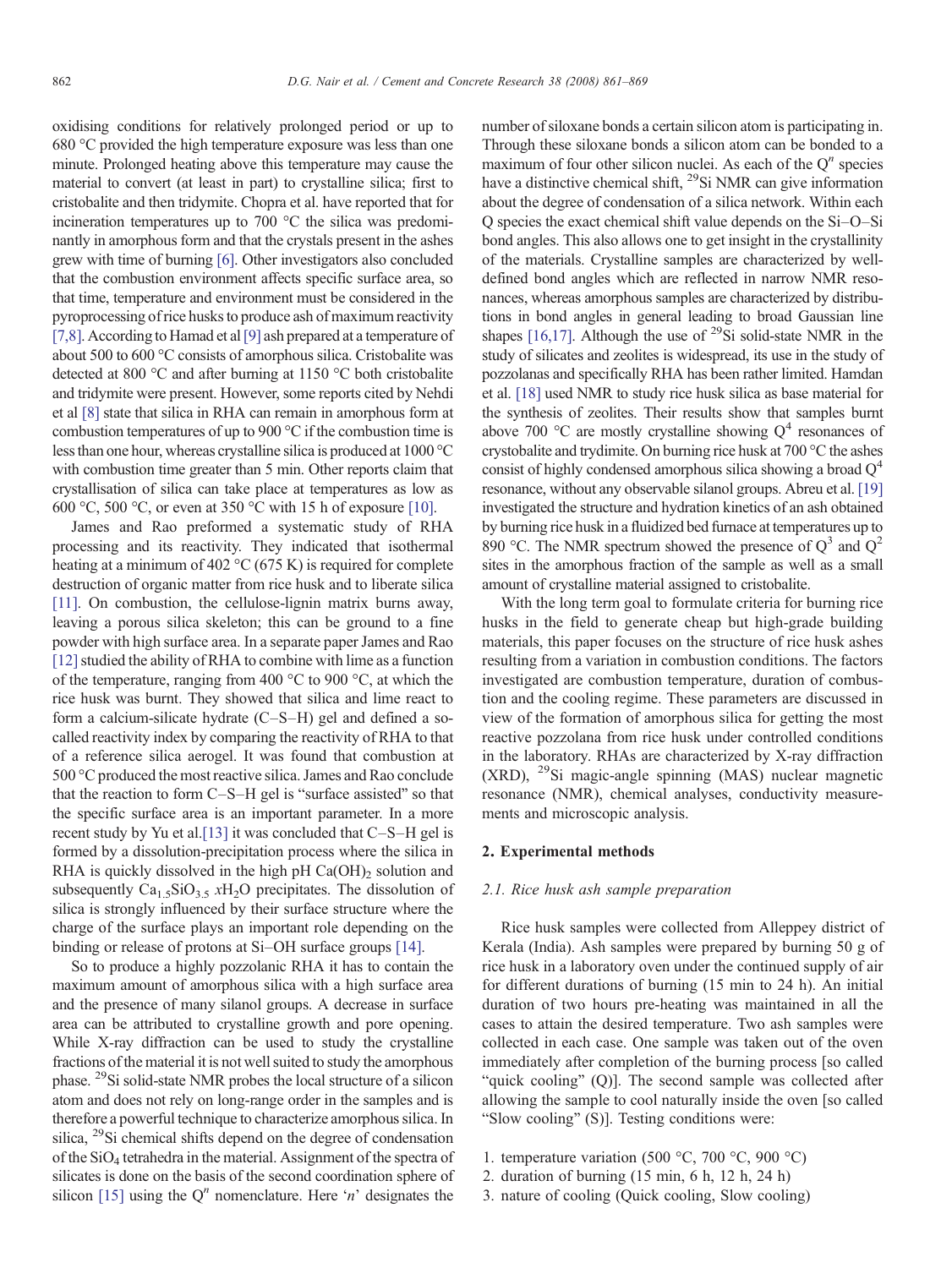The RHA samples produced from the laboratory under different testing conditions are represented with a unique designation throughout this paper for convenience. For example, RHA500-6Q and RHA500-6S designate the rice husk ash samples produced at a temperature of 500 °C and a burning duration of six hours. Q and S indicate the nature of cooling. In order to find the parameters influencing the formation of reactive silica the samples collected from different regimes are subjected to chemical analyses, conductivity measurements, XRD, <sup>29</sup>Si NMR and microscopic analysis. In addition to this systematic burning temperature and time variations two samples were combusted for 24 h at 300 °C as shorter combustion times are very likely to be too short to expel all carbon from the sample. Finally, an incidental sample was heated to 1100 °C overnight in an attempt to produce purely crystalline material.

### 2.2. Loss on ignition and total silica

The duration of incineration was varied from 15 min to 24 h to study its influence on the formation of reactive silica. ASTM C 311-00 standards [\[20\]](#page-8-0) were used for the determination of the loss on ignition (LOI) and total silica content of RHA samples. The pre-weighed RHA sample is kept in an oven (800 °C) and weighed again. The difference in weights is the weight of organic content that released as  $CO<sub>2</sub>$ . The same sample (carbon removed) is taken and boiled in Nitric acid. It is then filtered through a weighed glass fibre filter and subsequently washed with demineralised water. The filter is dried (overnight) in an oven at 105 °C and weighed again. The weight change gives the total amount of  $SiO<sub>2</sub>$  (Total silica, both crystalline and amorphous).

### 2.3. Soluble fraction of silica

Rice husk ash samples are weighed in an analytical balance and boiled in 100 ml of 2.5 N (10%) NaOH. The solution is then filtered through a filter paper and washed with demineralised water. This filter is dried in an oven at 800 °C (2 h), cooled and weighed to get the weight of insoluble silica. Depolymerised silica remains dissolved in the solution and are expressed as the percentage of soluble silica.

### 2.4. Pozzolanic activity

The drop in electrical conductivity of a saturated solution of calcium hydroxide when a RHA sample is added can be taken as a measure of the pozzolanic activity of the samples [\[21\]](#page-8-0). Initially the conductivity of a saturated calcium hydroxide solution (200 ml, 40 °C) is measured. To this 5 g of RHA sample is added. The electrical conductivity is measured after two minutes of continuous stirring. The difference between the initial and final conductivities is calculated as a measure of pozzolanicity. This is identified as a rapid method to evaluate the pozzolanic activity of rice husk ash [\[10,12,22,23\]](#page-8-0).

# 2.5. X-ray diffraction analysis

The XRD analyses were performed on a Bruker D8 Avance X-ray diffraction system operating with a 50 kV, 50 mA Cu radiation source and a Philips PW1820 diffractometer. This diffractometer uses a 40 kV, 50 mA Cu radiation source.

## 2.6. Microscopic analysis

A Jeol FESEM 6330F was used to obtain scanning electron micrographs (SEM) of a selection of the RHA samples.

# 2.7.  $^{29}$ Si magic-angle spinning nuclear magnetic resonance

29Si solid-state magic-angle spinning (MAS) NMR experiments were performed on a Chemagnetics Infinity 300 MHz (7.1 T) and a Chemagnetics Infinity 600 MHz (14.1 T) NMR spectrometer. On the 7.1 T spectrometer a Bruker 10 mm MAS HX probe head was employed, whereas a Chemagnetics 6 mm MAS HX Apex probe was used on the 14.1T spectrometer. Spectra were obtained using single pulse excitation using a  $\pi/2$ excitation pulse (5 μs,  $v_1$ =50 kHz) and a relaxation delay of 600 s. For a few selected samples, spin-lattice relaxation times  $T_1$  were determined using a saturation-recovery experiment. In all cases the relaxation curves were strongly multi-exponential and in some cases full relaxation had not been reached after 600 s. This means that some caution has to be taken into account with the quantitative interpretation of the spectra. The relaxation curves were fitted using the Kohlrausch–Williams–Watts type stretched exponential function. These described the data well and were used to determine the average spin-lattice relaxation time  $\langle T_1 \rangle$  [\[24\]](#page-8-0) in order to estimate the possible errors in quantification due to the partial saturation of part of the spin system. Spinning speeds ranging from 3 kHz to 6 kHz were used in all cases fast enough to avoid spinning sidebands. Spectra are referenced with respect to tetramethylsilane (TMS) using the <sup>29</sup>Si resonance in Zeolite A (−89.7 ppm) as a secondary standard. Spectra were processed using the MatNMR [\[25\]](#page-8-0) processing software. Deconvolution of the  $^{29}$ Si MAS NMR spectra was done by a least-squares fitting procedure as implemented in MatNMR. The deconvolution procedure was initiated by manually chosing the number of lines and starting values for chemical shift and line width. All parameters were allowed to vary freely in the fit procedure except for the line shape, which was fixed to a Gaussian line shape for the resonances of the various Q-species in the amorphous phase of the material.

## 3. Results and discussion

### 3.1. Loss on ignition and total silica

[Fig. 1](#page-3-0) shows the variation of the loss on ignition, which is a measure for the residual carbon content, and the percentage soluble silica, which is considered as a measure of the reactivity for the various RHA samples. The influence of different incineration times, temperatures and cooling regimes can be discussed based on the results of the chemical analyses.

It is noticed that short burning durations (15 to 360 min) are insufficient at all temperatures to achieve complete removal of the carbon content of rice husk. At a burning temperature of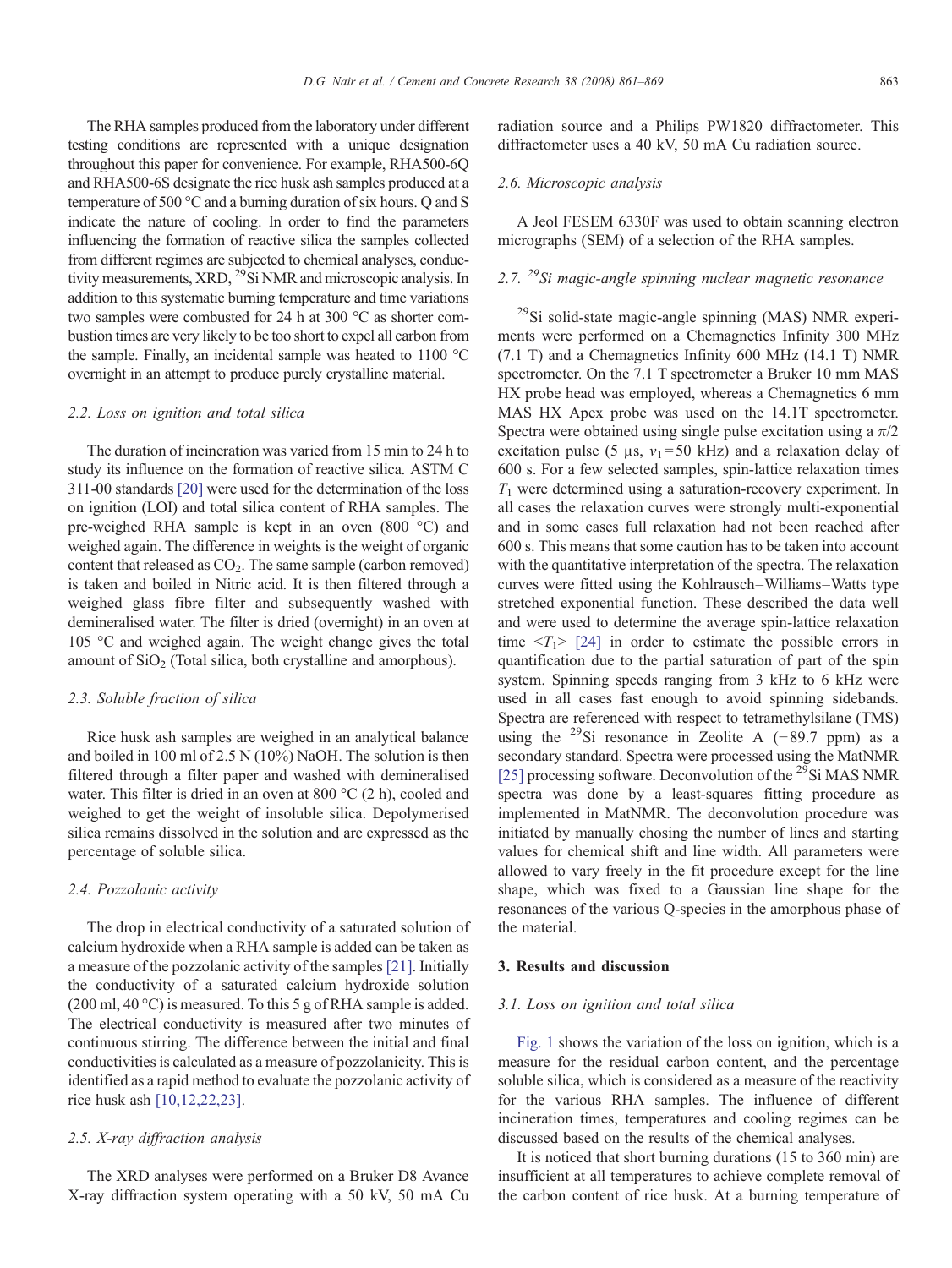<span id="page-3-0"></span>300 °C even after incineration for 24 h the ashes contain more than 50% organic material. Therefore samples incinerated for shorter times at 300 °C were not further considered in this study. Burning temperatures of 500 °C, 700 °C and 900 °C resulted in ash samples with low carbon content at longer durations (12 h to 24 h) of incineration. At 500 °C and 700 °C the ashes show a high percentage of soluble silica. A further interesting observation is that in for combustion at 300 °C, 500 °C and 700 °C a small fraction of the silica is insoluble. This fraction varied slightly in an unsystematic way. Apparently in all samples a small fraction of very condensed silica is present that does not dissolve the treatment used here. The RHA900 samples show a strong decrease in the percentage of soluble silica as a function of incineration time as the loss on ignition was almost nil at this temperature indicating that with increasing temperature a larger amount of the silica has crystallized and therefore does not dissolve under the conditions used in this study.

From these observations we conclude that temperatures of 500 °C and 700 °C and burning times of more than 12 h are favored to produce reactive rice husk ashes. They show similar results for the percentage of soluble silica at the different cooling regimes. The percentage of carbon in these samples is somewhat lower in the slow cooling regime as compared to the quick cooling regime. Although various studies show different results for a diverse variation in RHA production these results are in line with observations made in studies such as that James and Rao [\[12\]](#page-8-0). This chemical analysis cannot discriminate between RHA500 and RHA700 samples in terms of optimal incineration conditions in relation to pozzolanity, however. Therefore further characterization of the samples is necessary.

### 3.2. Pozzolanic activity

The pozzolanic activity test, using the decrease in electrical conductivity when adding a defined amount of RHA to a saturated calcium hydroxide solution, can provide further insight. This test is a quick measure of the reactivity of the ash based on the presence of amorphous silica [\[21\].](#page-8-0) As discussed by Q.Yu et al. [\[13\]](#page-8-0) the electrical conductivity mainly depends on the concentration of  $Ca^{2+}$  and OH<sup>-</sup>, so the decrease in conductivity is attributed to the interaction between them and the RHA that was added. [Table 1](#page-4-0) shows that both RHA500 and RHA700 samples gave large conductivity changes which can be interpreted as good values for pozzolanity. RHA500 samples consistently showed higher values than the RHA700 samples however, demonstrating their overall higher reactivity.



Fig. 1. Percentage of soluble silica (PSS) and loss on ignition (LOI) in quick (Q) and slowly (S) cooled RHA samples prepared using incineration temperatures of a) 300 °C, b) 500 °C, c) 700 °C and d) 900 °C for durations varying from of 15 to 1440 min (0.25 to 24 h).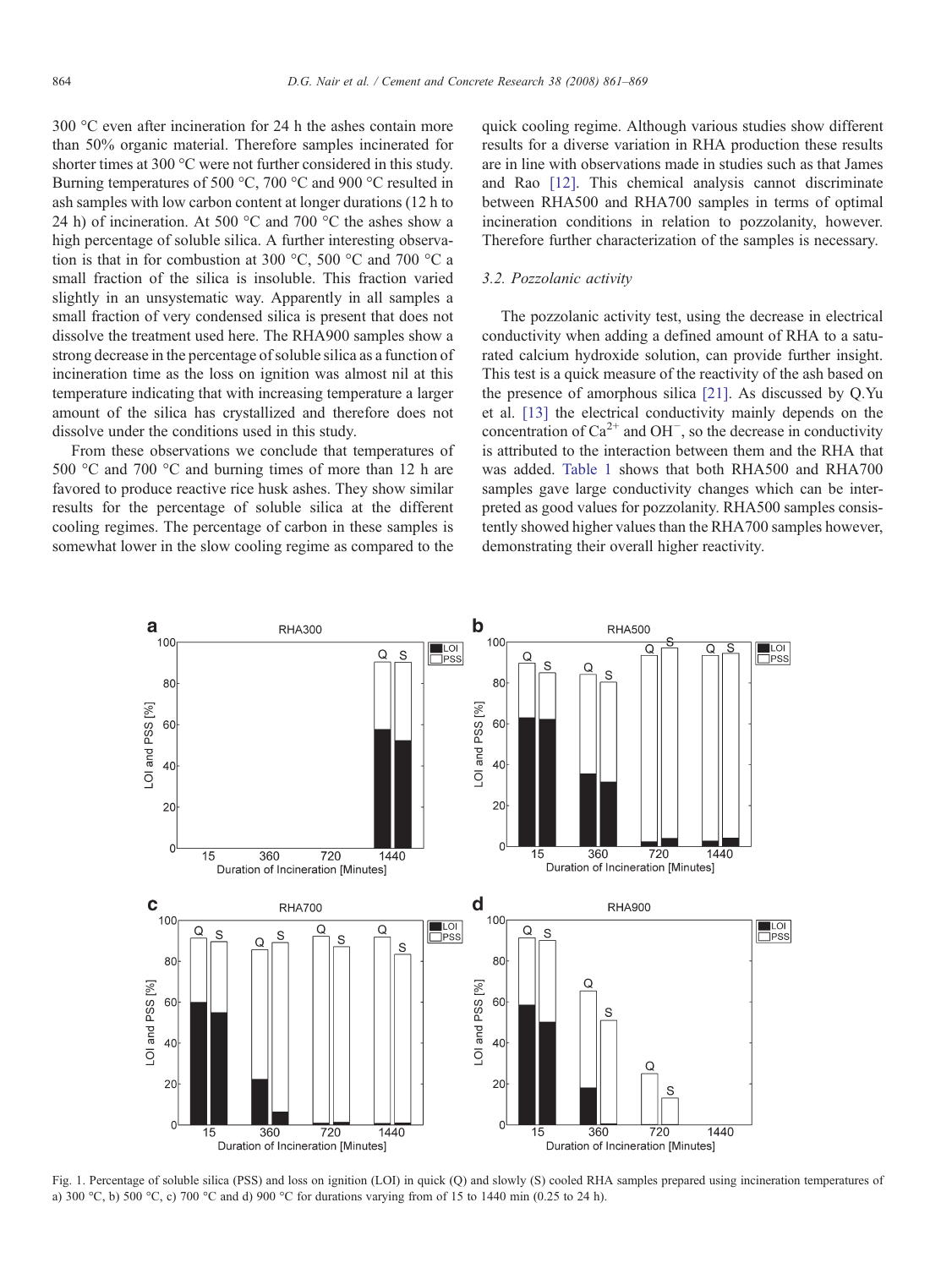<span id="page-4-0"></span>Table 1 Difference in the electrical conductivity of a saturated solution of calcium hydroxide on adding a defined amount of the respective RHA sample

| Sample     | Conductivity variation $(\Delta mS/cm)$ |  |  |  |  |  |
|------------|-----------------------------------------|--|--|--|--|--|
| RHA700-12S | 3.2                                     |  |  |  |  |  |
| RHA700-12Q | 3.6                                     |  |  |  |  |  |
| RHA700-24S | 3.0                                     |  |  |  |  |  |
| RHA700-24O | 3.5                                     |  |  |  |  |  |
| RHA500-12S | 5.3                                     |  |  |  |  |  |
| RHA500-12Q | 5.4                                     |  |  |  |  |  |
| RHA500-24S | 5.2                                     |  |  |  |  |  |
| RHA500-24O | 5.2                                     |  |  |  |  |  |

A large change in conductivity is interpreted as a high pozzolanic activity [\[9\].](#page-8-0) On the basis of these experiments, all samples qualify as good pozzolanas. RHA500-12Q clearly shows the highest activity.

## 3.3. X-ray diffraction (XRD) analysis

XRD analyses were performed for selected samples to identify differences in the formation of amorphous or crystalline silica for different combustion times, temperatures and cooling regime. A qualitative assessment of the crystallinity of the samples can be obtained from the intensity of the narrow reflections as compared to the broad band around  $22^{\circ}$  (2 $\theta$ ).

The intense broad peak observed for the RHA500 samples (Fig. 2) indicates the amorphous nature of silica at different testing conditions at this temperature. Similar results were obtained for the RHA700 samples (not shown) again showing hardly any crystalline reflections. For the RHA900-6Q some reasonably sharp and intense reflections start to show up on top of the broad amorphous background, evidencing that at these temperatures crystalline cristobalite starts to form. Only after incineration at 1100 °C the material becomes highly crystalline as is evident from Fig. 3 displaying the XRD pattern of a RHA1100 sample consisting of sharp reflections which can be assigned to cristobalite and tridymite.



Fig. 2. XRD patterns of RHA500-6Q, RHA500-12Q and RHA-12S samples. The broad line centred at  $2\theta = 22^{\circ}$  is typical for amorphous silica.



Fig. 3. XRD pattern of RHA1100 showing sharp lines indicating the crystallinity of the sample. The typical reflections of cristobalite and tridymite are indicated.

### 3.4. Microscopic analysis

[Fig. 4](#page-5-0) shows the morphology of different RHA500 samples produced under similar controlled conditions in the lab but with different cooling regime. The difference in the morphology between RHA500-12Q and RHA500-12S shows that particle size increases significantly in the slow cooling regime as compared to quick cooling. This is remarkable in view of the pozzolanic activity test discussed in Section 3.2. As can be concluded from Table 1 the reactivity of the RHA500 samples toward lime is similar. This indicates that the dissolution of the silica in the very basic lime solution does not differ strongly for the different samples. Intuitively one might think that small particles dissolve faster than large ones. However, particle size cannot be interpreted in terms of crystallinity or surface area as the particles can have a high meso- and microporosity. Furthermore, we do not observe particles with a specific morphology that could be related to certain crystalline fractions. The same was true for the RHA700 samples.

# 3.5. 29Si MAS NMR

Although XRD and SEM give some insight in to the crystallinity of the samples, they could not provide information about the composition and reactivity of the amorphous fraction of the RHAs. Therefore we resort to  $^{29}$ Si MAS NMR to get more insight concerning the presence of reactive silanol groups in the samples. The spectra of the samples prepared at 500 °C and 700 °C are dominated by a broad peak at approximately −111 ppm with a small shoulder at −102 ppm [\(Fig. 5](#page-5-0)). From this we conclude that in these ashes a very dense silicate network has formed mostly consisting of  $Q<sup>4</sup>$  branches with a small amount of  $Q<sup>3</sup>$  sites from terminating silanol groups resonating at −102 ppm. These silanol groups are the only reactive sites in the silica and can thus be regarded as being responsible for the pozzolanicity of the materials if they are accessible. Deconvolution of the spectra into Gaussian lines, by least-squares fitting of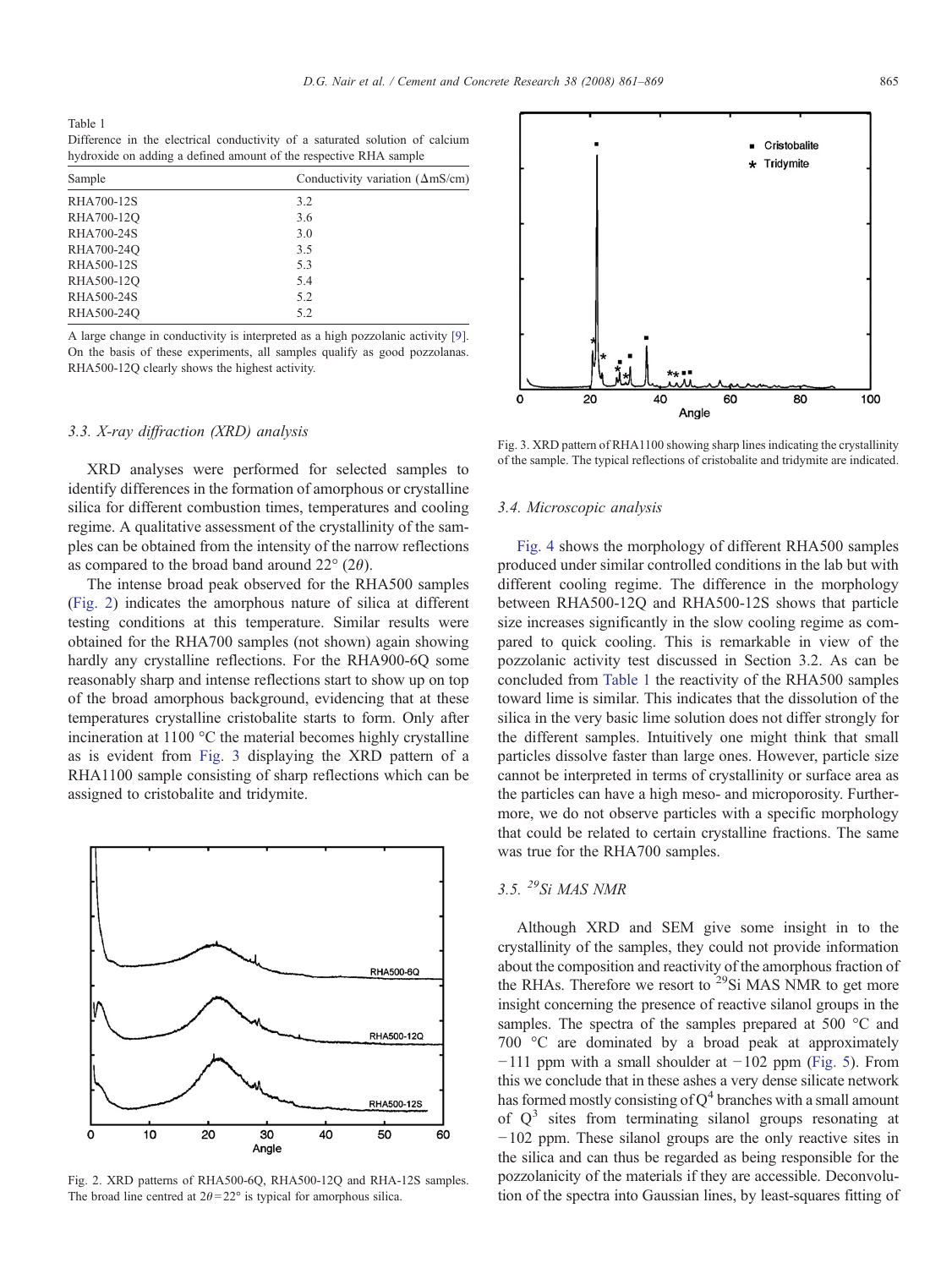<span id="page-5-0"></span>the spectra as described in the experimental section, results in very wide Gaussian curves with a width of approximately 10 ppm for the  $O<sup>4</sup>$  sites and about 6 ppm for the  $O<sup>3</sup>$  sites. This suggests that the network is mostly amorphous with a large variation in Si–O– Si bond angles [\[16,17\].](#page-8-0) None of the spectra of the samples burnt at 500 °C or 700 °C show the presence of any significant amount of crystalline material in line with the XRD observations and an early study of rice husk ashes by Hamdan et al [\[18\].](#page-8-0) The situation changes at a temperature of 900 °C, for these samples a relatively narrow line (FWHH  $\sim$ 3 ppm) appears at −111 ppm, on top the broad amorphous resonances, which is assigned, to the formation of cristobalite on the basis of the XRD data. Treatment at an even higher temperature of 1100 °C significantly changes the spectrum ([Fig. 6](#page-6-0)) with narrow lines at  $-110$  ppm (FWHH 1 ppm) and −112 ppm (FWHH 3.5 ppm) indicating that the sample mostly consists of a mixture of cristobalite and tridymite [\[15\],](#page-8-0) in line with the XRD observations.

For a possible quantification of the results the spin-lattice relaxation is an important parameter. Fyfe et al. [\[26\]](#page-8-0) studied the relaxation of silicon in high surface area silica gels. They observed marked differences in the  $T_1$  of  $Q^2$ ,  $Q^3$  and  $Q^4$  species, with the latter having the longest  $T_1$ 's with values up to 45 s.



procedure. Larger particles are observed for slowly cooled particles.



Fig. 5. <sup>29</sup>Si MAS NMR spectra for RHA samples burnt at different temperatures for varying time. a) RHA sample burnt at 500 °C for 6 h and cooled quickly (RHA500-6Q). b) RHA500-12Q and c) RHA700-6Q. The broad resonance at  $-111$  ppm is assigned to  $Q<sup>4</sup>$  branches in condensed amorphous silica. The Fig. 4. SEM images for RHA samples burnt at 500 °C but differing in cooling shoulder at −102 ppm indicates the presence of silanol ( $Q<sup>3</sup>$ ) sites.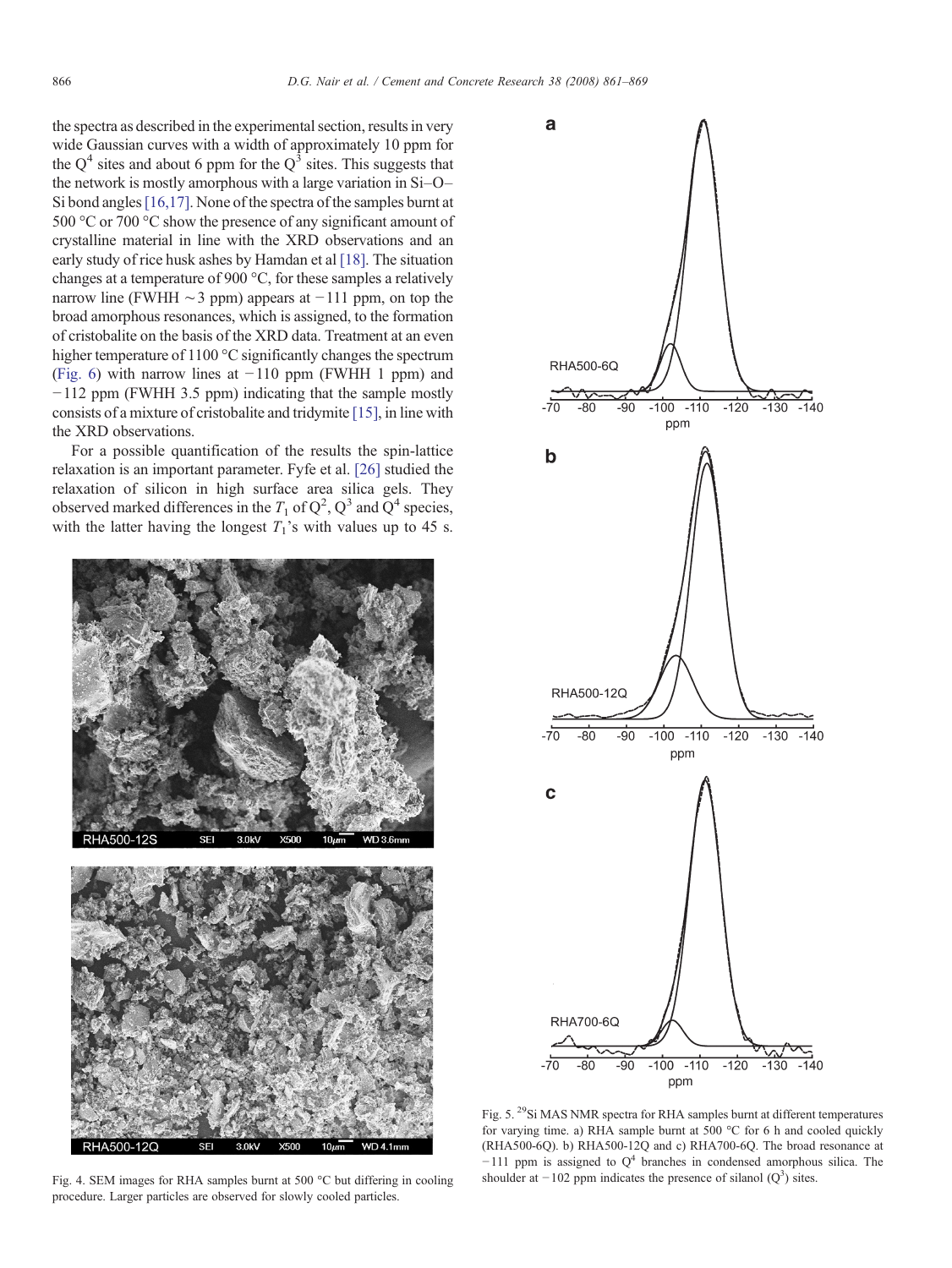<span id="page-6-0"></span>

Fig. 6. <sup>29</sup>Si MAS NMR spectrum of RHA1100. The narrow lines at  $-110$  and −112 ppm are assigned to crystalline cristobalite and trydimite [\[15\].](#page-8-0)

Pfleiderer et al. [\[27\]](#page-8-0) obtained somewhat longer  $T_1$  values and found the relaxation curves to be multi-exponential. In the present study the spin-lattice relaxation for a few selected samples was determined using saturation-recovery experiments. In all cases the recovery of <sup>29</sup>Si magnetization appears to be strongly multiexponential with short relaxation contributions of less than a second to contributions of hundreds of seconds. This is a typical behavior expected for highly condensed silica. Due to their low natural abundance and small chemical shift anisotropy silicon spins in the core of a silica particle relax very slowly, whereas <sup>29</sup>Si spins at the surface of a particle have more efficient relaxation mechanisms by their coupling to protons from the surface silanol groups and/or to paramagnetic oxygen present at the surface of the particles [\[28\].](#page-8-0) The bulk silicon is thought to relax by spin-diffusion of magnetization to the surface, which is very inefficient in silica considering the low gyromagnetic ratio and the relatively large distances between neighboring <sup>29</sup>Si spins. The spin-lattice relaxation

| Table 2                                                                                            |  |  |  |  |
|----------------------------------------------------------------------------------------------------|--|--|--|--|
| Results of the spectral deconvolution of the <sup>29</sup> Si MAS NMR data for various RHA samples |  |  |  |  |

time could therefore in principle be a measure for the surface area. This is very difficult to quantify, however, as this relaxation time also depends on particle morphology and the possible presence of paramagnetic impurities such as iron in the samples. Considering the fact that a distribution in particle size and porosity/morphology occurs in the samples a strong distribution of spin-lattice relaxation is to be expected in the samples as is confirmed experimentally. For the RHA samples burnt at 500 °C an average spin-lattice relaxation time [\[24\]](#page-8-0)  $\langle T_1 \rangle = 147$  s has been determined showing that with a recycle delay of 600 s a quantitative analysis of the spectra is possible with good accuracy as the intensities of the sites with the longest  $T_1$ 's are underestimated by a maximum of 5%. For the samples processed at 700 °C the average  $\langle T_1 \rangle$  more than doubled to 337 s. By extrapolating the KWW stretched exponential function it was estimated that for these samples a prohibitively long relaxation delay of ∼2000 s would be needed to get fully quantifiable results. As the relaxation delay of the  $Q<sup>3</sup>$  sites is expected to be shorter than that of the  $Q<sup>4</sup>$  sites the amount of the  $Q<sup>4</sup>$  sites may be underestimated. This could amount to a relative error of 20%. For the samples with crystalline content, the average spin-lattice relaxation time dramatically increased to ∼1000 s which could lead to intensity misjudgements of a factor of 2 for the slowest relaxing (crystalline)  $Q<sup>4</sup>$  sites.

Table 2 summarizes the results of the spectral deconvolution of the various  $^{29}$ Si MAS NMR spectra of the RHA samples.  $Q^4$ sites assigned to be present in the amorphous respectively crystalline parts of the samples are listed as separate rows in the table. The line shape was assumed to be purely gaussian for all resonances in the amorphous phase. Of particular interest is the amount of silanol species  $(Q^3)$  present in the amorphous material as this is thought to be related to the reactivity of the samples and their pozzolanic properties. [Table 3](#page-7-0) lists the relative amount of  $Q<sup>3</sup>$  sites present in the amorphous part of the samples taking the earlier stated uncertainies in the quantification into account. The amount of  $Q^3$  sites in the RHA500-6Q and RHA500-6S samples is 10% and 6% respectively. This indicates that the condensation reactions in the ashes are

| recounts of the special deconvolution of the software functional various refirs sumples |           |                  |            |            |           |                  |           |                  |  |
|-----------------------------------------------------------------------------------------|-----------|------------------|------------|------------|-----------|------------------|-----------|------------------|--|
| Sample                                                                                  | RHA500-6O | <b>RHA500-6S</b> | RHA500-12O | RHA500-12S | RHA700-6O | <b>RHA700-6S</b> | RHA900-6O | <b>RHA900-6S</b> |  |
| $Q^3$                                                                                   |           |                  |            |            |           |                  |           |                  |  |
| Peak positions (ppm)                                                                    | $-102.1$  | $-101$           | $-103.2$   | $-102.4$   | $-102.6$  | $-101.7$         | $-103.5$  | $-103.1$         |  |
| Peak area (a.u.)                                                                        | 7.6       | 4.7              | 40.4       | 21.0       | 3.0       | 2.4              | 2.5       | 0.3              |  |
| FWHH (ppm)                                                                              | 6.5       | 6                | 10.4       | 7.5        | 6.7       | 5.6              | 6.6       | 7.4              |  |
| $Q^4$                                                                                   |           |                  |            |            |           |                  |           |                  |  |
| Peak positions (ppm)                                                                    | $-110.9$  | $-110.2$         | $-111.5$   | $-111.1$   | $-111.4$  | $-111.2$         | $-111.8$  | $-112.2$         |  |
| Peak area (a.u.)                                                                        | 65.4      | 75.0             | 156.1      | 156.4      | 45.5      | 76.3             | 32.8      | 28.5             |  |
| FWHH (ppm)                                                                              | 9.8       | 10.6             | 10         | 10         | 10        | 11.7             | 8.3       | 8.9              |  |
| Crystalline $Q^4$                                                                       |           |                  |            |            |           |                  |           |                  |  |
| Peak positions (ppm)                                                                    |           |                  |            |            |           |                  | $-111.1$  | $-111.3$         |  |
| Peak area (a.u.)                                                                        |           |                  |            |            |           |                  | 6.4       | 12.7             |  |
| FWHH (ppm)                                                                              |           |                  |            |            |           |                  | 2.5       | 3.1              |  |

Peak positions are quoted in ppm relative to tetramethylsilane (TMS). For each line the integrated peak area (in arbitrary units) corresponds to the relative amount of <sup>29</sup>Si spins. The full width at half height (FWHH) in ppm reflects the variation in Si–O–Si bond angles hat is experienced for the various  $Q^3$  and  $Q^4$  sites. For the RHA900 samples a second narrower  $Q<sup>4</sup>$  resonance is observed assigned to the appearance of crystalline material.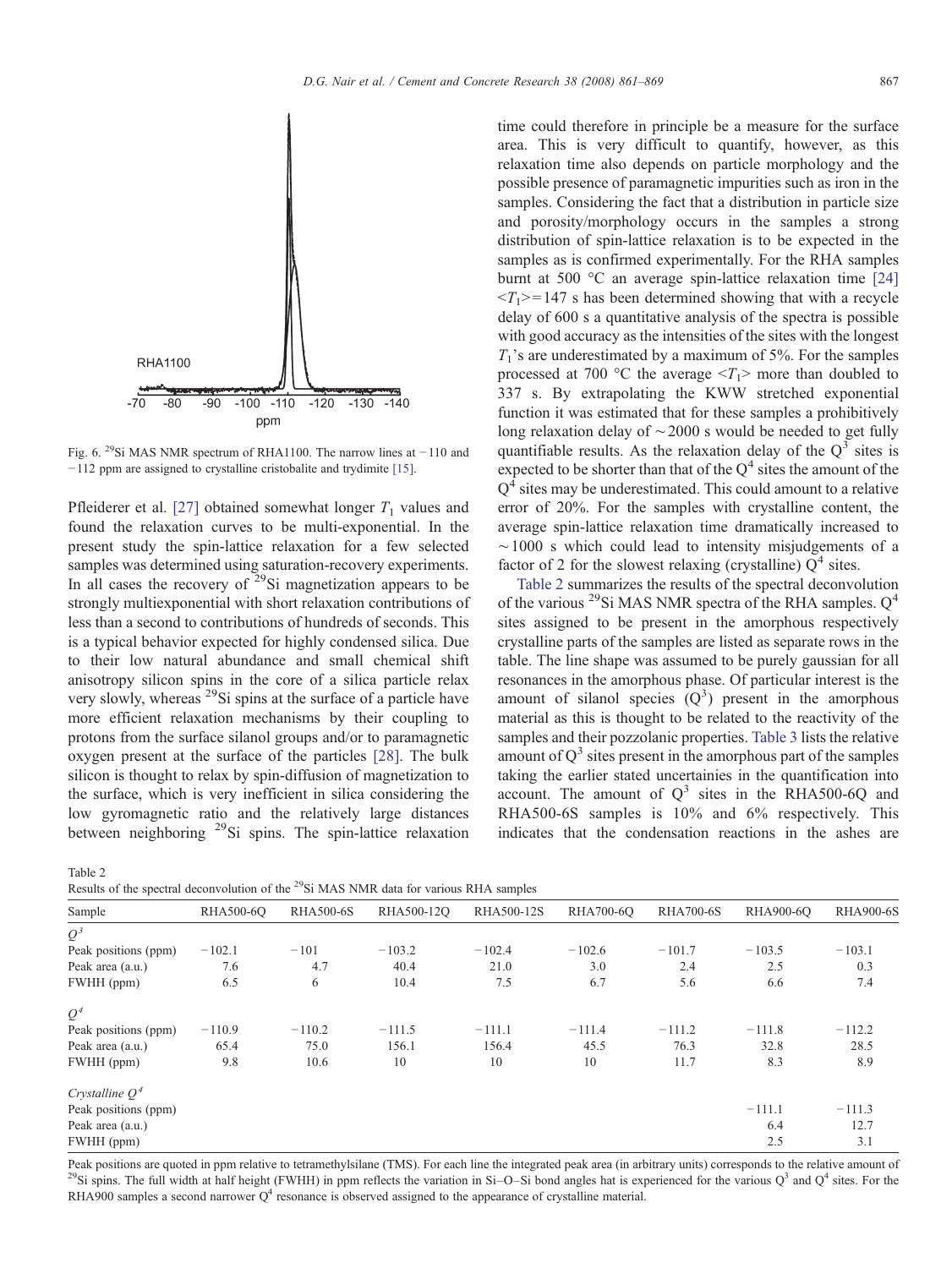<span id="page-7-0"></span>Table 3

Lower and upper estimate of the percentage of silanol sites in the amorphous fraction of rice husk ashes produced under different conditions based on spectral deconvolution of their 29Si MAS NMR spectra

| Sample    | RHA500-6O | <b>RHA500-6S</b> | RHA500-12O | RHA500-12S | RHA700-6O | <b>RHA700-6S</b> | <b>RHA900-6O</b> | <b>RHA900-6S</b> |
|-----------|-----------|------------------|------------|------------|-----------|------------------|------------------|------------------|
| $Q^3$ (%) | $9 - 10$  |                  | $\sim$ 1   |            |           |                  |                  |                  |
|           |           |                  |            |            |           |                  |                  |                  |

At incineration temperatures above 500 °C <sup>29</sup>Si spin-lattice relaxation times become prohibitively long to obtain fully quantitative data (see text).

progressing during the cooling process leading to a more condensed network with less surface sites for the slowly cooling samples.

An intriguing observation is that the amount of silanol groups increases by increasing the incineration time to 12 h to 21% and 12% for the samples RHA500-12Q and RHA500-12S respectively. This is in line with an earlier investigation of Ibrahim and Hemaly [\[16\]](#page-8-0) who reported a continuous increase in the specific surface area and pore volume in RHA samples produced at 500 °C with increasing burning duration up to 12 h. Almost constant values of BET surface area and pore volume were reported when the duration was increased from 12 h to 24 h. Most likely the presence of organic material plays a key role here. During incineration expelling the carbon fraction and silica condensation are interacting processes. As long as organic material is present in the material it can act as a template around which the silica condenses. As soon as this material is expelled it will leave voids in the silica leading to the formation of porous particles which can have very high internal surfaces. Indeed our LOI data [\(Fig. 1\)](#page-3-0) show that at incineration temperatures of 500 °C not all of the carbon has been expelled after 6 h. At burning times of 12 h all carbon is removed which explains that no further changes in pore volume were observed by increasing the incineration temperature from 12 to 24 h.

Moving to a higher burning temperature of 700 °C the amount of silanol groups is 6% and 3% for the RHA700-6Q and RHA700-6S samples respectively which is a marked decrease when compared to the samples burnt at 500 °C. This is in line with the expectation that a higher burning temperature leads to faster oxidation of the organic content which, in combination with the efficient condensation of the silica, leads to a denser network with less surface sites. This higher degree of condensation is further confirmed by the observed increase in average spin-lattice relaxation time. Again a slow cooling process leads to a further reduction of the silanol sites. It should furthermore be noted that the quoted  $Q<sup>3</sup>$  content is an upper limit as the increase in the spin-lattice relaxation time for these samples may lead to an overestimation of the amount of (faster relaxing)  $Q<sup>3</sup>$  species. Going to even higher burning temperature of 900 °C we observe the first formation of crystalline material, although the majority of the material is still amorphous. In the RHA900-6Q sample there is still a reasonable amount (7%) of  $Q<sup>3</sup>$  species present in the amorphous fraction of the sample. Again it should be noted that this amount is an estimated upper limit as the spin-lattice relaxation times of this condensed material becomes prohibitively long to obtain fully quantitative data.

In summary, the  $^{29}$ Si NMR data give direct access to identification of the reactive sites in the RHA samples. First of all it can be used to observe the onset of the formation of crystalline material complementary to XRD experiments. Furthermore it is possible to directly observe the surface silanol sites. Spectral deconvolution of the spectra clearly identifies the RHA500-12Q sample as having the highest amount of silanol groups making samples processed under these conditions favorable for pozzolanic cement additives.

## 4. Conclusion

An in-depth characterization of rice husk ashes has been conducted to identify the optimum conditions for producing a reactive ash from rice husk. The amount of soluble silica and loss on ignition in the different RHA samples showed that incineration at 300 °C is unsuitable, as not all carbon is expelled from the samples. These analyses furthermore indicate the reactivity of samples burnt at 500 °C or 700 °C. This agrees with the earlier investigations of Mehta [\[2\]](#page-8-0) and Hamad et al [\[8\]](#page-8-0) who have identified the temperature range of 500 to 700 °C as optimum for reactive ash formation, although very different processing times have been suggested.

Electrical conductivity tests verify the good pozzolanic activity of the RHA500 and RHA700 samples, with uniformly higher values for the samples incinerated at 500 °C. XRD and microscopic analysis confirmed the amorphous character of both the RHA500 and RHA700 samples with the first crystalline material appearing at processing temperatures of 900 °C and higher.

 $^{29}$ Si MAS NMR proved to be a very effective tool to get insight in the formation of reactive material on a local structural level. First of all it can accurately determine at which temperature significant amounts of crystalline material starts to be formed. At lower incineration temperatures the broad Gaussian line shapes in the spectra of the different RHA samples supports the amorphous nature of the silica in samples burnt at temperatures of 500 °C and 700 °C. At higher temperatures a gradual conversion to crystalline material is observed, in agreement with the XRD results. Optimal incineration temperatures are those where all carbon content is expelled at the end of the processing. NMR also allows one to directly observe the surface silanol sites in the amorphous phase, which are thought to relate to the activity of the sample in the pozzolanic reaction with lime. The amount of  $Q<sup>3</sup>$  sites in the amorphous phase of the RHAs varied with a clear maximum for RHA500-12Q with a  $Q^4$ : $Q^3$  ratio of 4:1. This sample also showed the highest conductivity drop in the pozzolanic activity test. So we come to the conclusion that the most reactive rice husk ashes are produced after incineration for 12 h at 500 °C and subsequently quickly cooling the sample down by directly removing it from the oven.